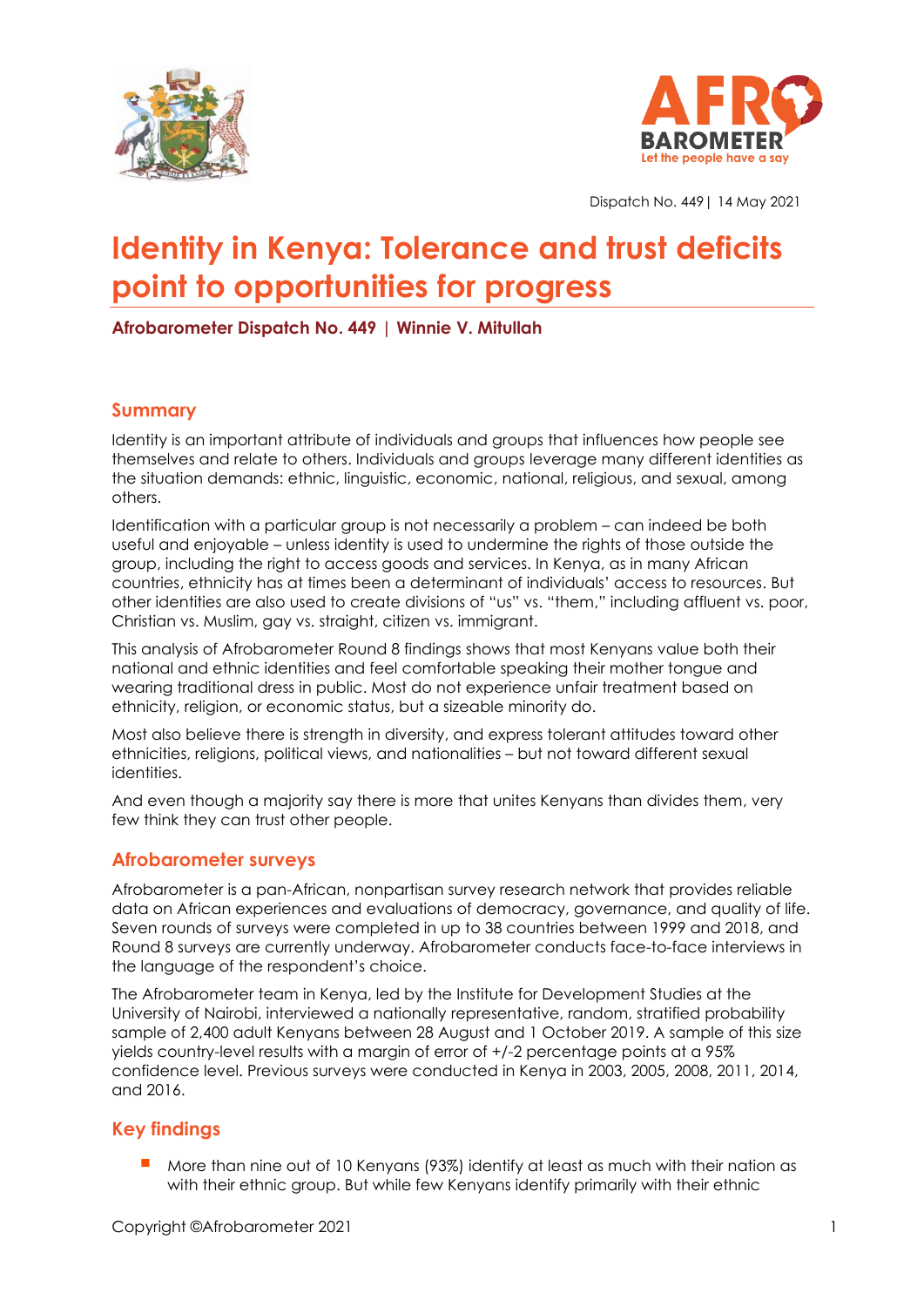

group, about seven in 10 (69%) consider their ethnic group an important part of their identity.

- Eight in 10 citizens (81%) say they feel comfortable speaking their mother tongue in public, and a smaller majority (57%) say they have no problem wearing traditional or cultural dress in public.
- One in five Kenyans (19%) say their ethnic group is "often" or "always" treated unfairly by the government, while 29% say this happens "sometimes."
- **E** Similarly, almost one-fifth (18%) of respondents say other Kenyans treated them unfairly based on their ethnicity "several times" or "many times" during the previous year.
	- o Fewer (11%) report being treated unfairly based on their religion, while more (25%) say their economic status was the basis of unfair treatment at least "several times."
	- A large majority (82%) of Kenyans say that communities made up of different ethnic groups, races, and religions are stronger than more homogeneous communities. And almost two-thirds (64%) say there is more that unites Kenyans than divides them.
	- Most Kenyans express tolerant attitudes toward people from different ethnic groups (91%) and religious backgrounds (89%), people who support different political parties (79%), and immigrants and foreign workers (70%). But few (10%) indicate tolerance toward people of a different sexual orientation.
	- Only one in 20 Kenyans (4%) believe that "most people can be trusted"; most (96%) say that one must be very careful when dealing with others.

## **Citizens' perceptions on identity**

#### *Ethnicity and citizenship*

The African continent struggles to achieve unity. The elusiveness of a United States of Africa is reflected in the hurdles that African states and regions face in unifying their diverse ethnic, socio-economic, and religious groups.

Kenya has 42 ethnic groups with different languages and cultures, which were colonially brought under one jurisdiction and socialized to operate as a nation. Kiswahili and English, which are national languages, link the diverse ethnic groups with respect to communication and interaction. The unifying aspect of these two languages is reflected in Afrobarometer surveys, in which most citizens opt to be interviewed in either Kiswahili or English rather than their ethnic language. During the most recent survey, 66% of Kenyans chose to be interviewed in Kiswahili and 33% opted for English, while only nine out of 2,400 respondents (0.4%) preferred a local language (Somali).

An overwhelming majority (93%) of Kenyans identify at least as much with their nation as with their ethnic group (Figure 1). More than half (54%) say they feel equally Kenyan and ethnic, while four in 10 say they feel exclusively Kenyan (31%) or more Kenyan than ethnic (8%).

Interestingly, self-identification as "only Kenyan" decreases as respondents' education level increases, dropping from 42% of those with no formal education to 27% of those with postsecondary qualifications. This is counter-intuitive and requires further research, as one might expect less educated citizens to have less exposure to other cultures and stronger ethnic feelings than citizens with more education.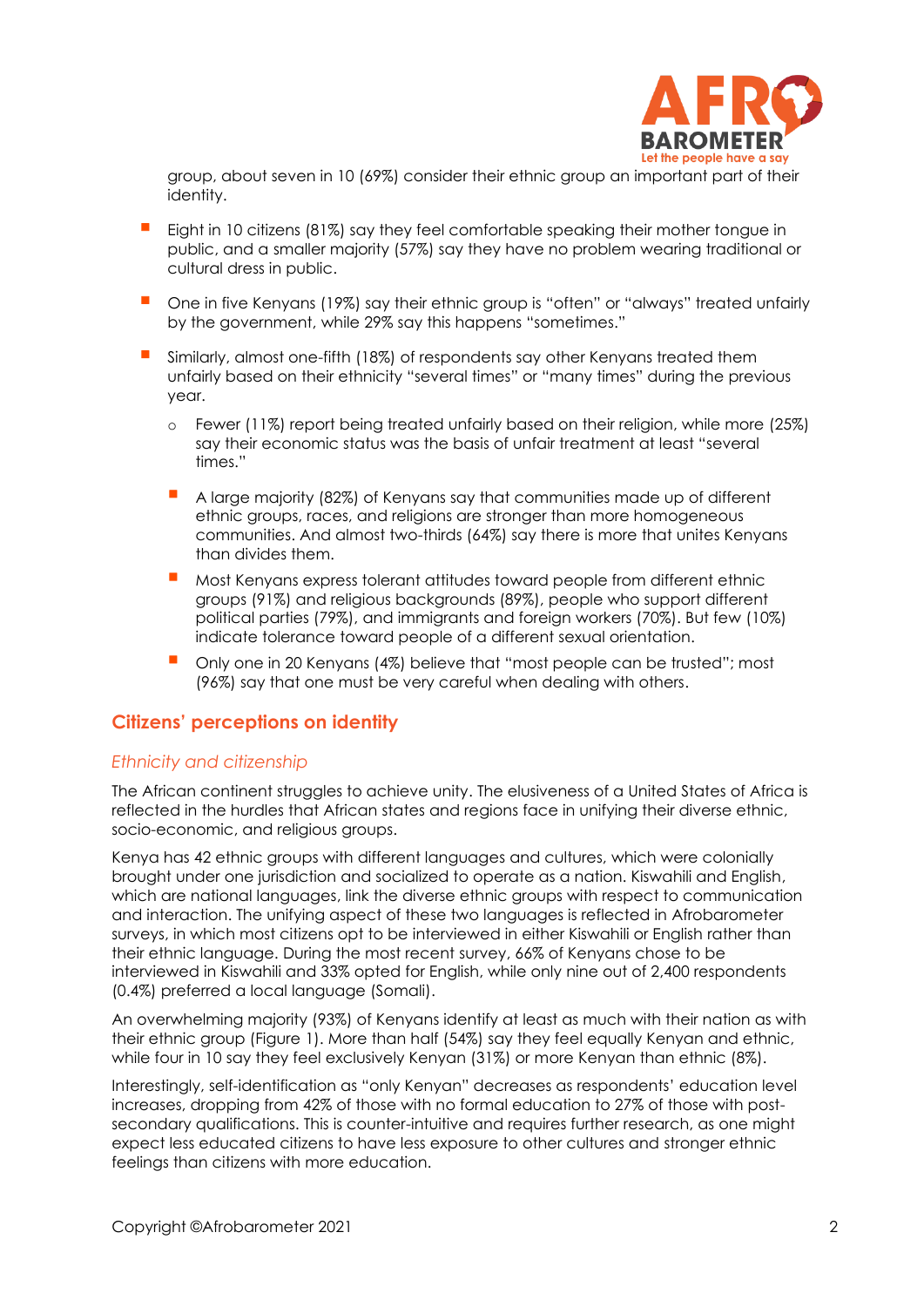

The tendency to value national and ethnic identities equally is more common among those with primary education and above, among rural residents, and among women. Other differences by demographic group are modest. Overall, while few Kenyans (4%) identify only with their ethnic group, about seven in 10 (69%) consider their ethnic group at least a part of their makeup.



#### **Figure 1: Citizens' choice of identity: ethnic vs. Kenyan** | by demographic group | Kenya | 2019

*Respondents were asked: Let us suppose that you had to choose between being a Kenyan and being your ethnic group. Which of the following statements best expresses your feelings?* 

Although scholars argue that ethnicity is fluid and difficult to define (Berman, 1998; Spear & Waller, 1993), a majority of Kenyans clearly value their ethnic identities. These attachments come into play in social and political interactions, including competition and negotiation for resources controlled by the state and external agents (Lynch, 2007). The question of which ethnic groups control state and development resources is an issue that confronts Kenyans on a daily basis and comes into high focus in electoral politics, where activated emotions are turned into "us vs. them" ethnic tensions by political parties organized along ethnic lines.

Alliances among political parties can help reduce such tensions through the formation of a new identity, perhaps balancing national and ethnic identities, that is useful for political bargaining and expected access to goods and services.

Language is an important aspect of identity, and ethnic languages are given a high premium by Kenya citizens. Eight in 10 respondents (81%) say they feel comfortable speaking their mother tongue in public, including more than three-fourths across all educational levels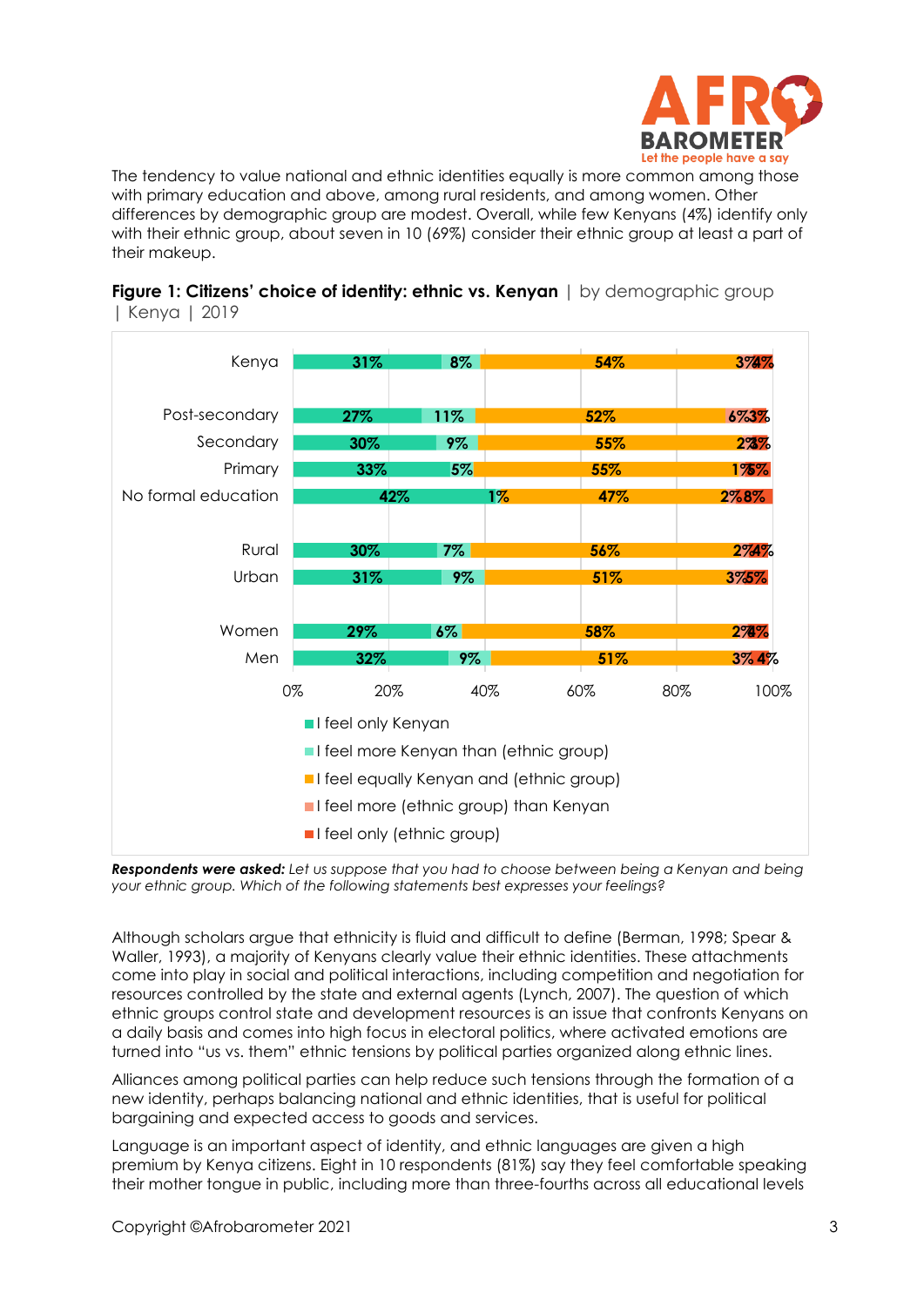

and age groups, with very little difference between urban and rural locations or genders (Figure 2). Comfort in speaking one's mother tongue is highest among those with no formal education (93%), probably reflecting their tendency to live and work within their ethnic communities, which can often help newcomers in urban areas with initial accommodations and employment opportunities in the informal economy.



**Figure 2: Citizens' level of comfort speaking mother tongue and wearing traditional dress in public** | by demographic group | Kenya | 2019

*Respondents were asked: Do you feel comfortable: Speaking your mother tongue in public? Wearing your traditional or cultural dress in public?*

As might be expected, young people are somewhat less likely to feel comfortable speaking their mother tongue than their elders (78% of those aged 18-35 years vs. 84%-85% of older respondents).

A smaller majority (57%) of Kenyans also say they feel comfortable wearing traditional or cultural dress in public, with response patterns similar to those about language, including the highest score by respondents with no formal education (73%).<sup>1</sup>

 $1$  Kenya does not have cultural attire as such. Over the years Kenyans have adopted colonial dress and a mixture of other attires, including English suit and tie in Parliament and for official occasions in both the public and private sectors. In 2004, Kenya attempted to introduce a traditional national dress as a symbol of national identity, but the project was a total failure. It involved procuring a National Dress Design Team through a design competition – close to an impossible task, since the team had to take into consideration all 42 ethnic groups and bring out attire for both women and men that represented Kenyan identity. The "Sunlight Kenya National Dress" that emerged included a cloak with an apron embellished with beadwork for women and a shirt with one-sided kimono-like sleeves for men, all to be capped with headgear. It was widely dismissed as borrowing heavily from Nigeria's national garment and lacking Kenyan authenticity.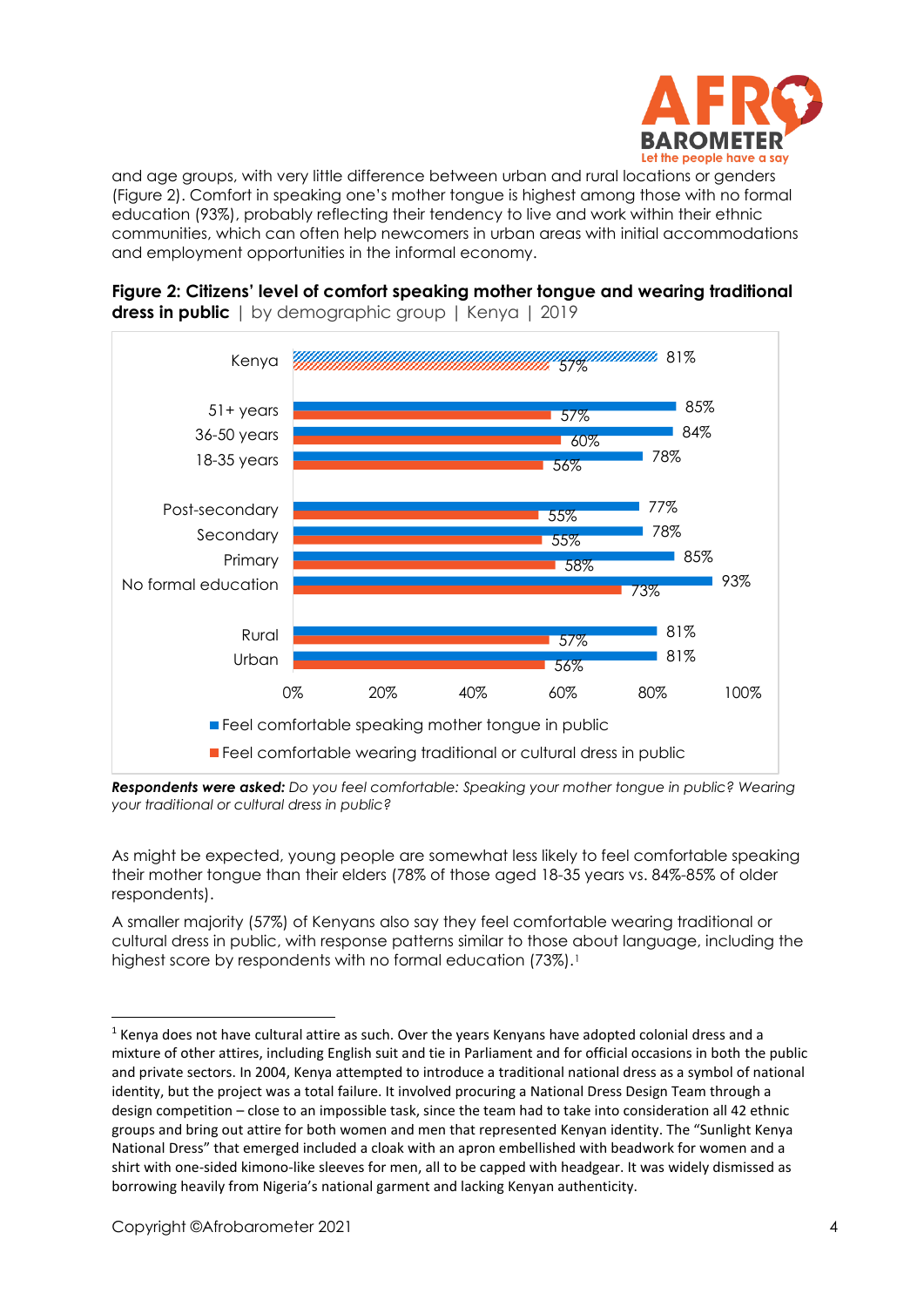

## **Identity and unfair treatment**

Scholars arque that ethnicity is not a problem unless it is activated for undesirable ends (Brass, 1991; Mitullah, 2002; Barreto, 2011). In Kenya, as in many other African countries, such activation occurs when people are treated unequally based on their ethnicity with respect to access to resources and services (Ilorah, 2009).

#### *Ethnicity*

A survey question asking citizens how often the government treats their ethnic group unfairly yielded mixed responses. While about half (49%) of the population say that members of their ethnic group "never" experience unfair treatment by the government, two in 10 (19%) say this occurs "often" or "always," in addition to 29% who say "sometimes" (Figure 3).

The perception that their ethnic group is at least "sometimes" treated unfairly is higher among men (54%) than women (42%) and among urban residents (51%) compared to their rural counterparts (46%). It increases with respondents' education level, ranging from 34% among those with no formal education to 57% among those with post-secondary qualifications, and is more common among those aged 18-50 (49%) than among their elders (40%).

These differences may be related to opportunities to compete for goods and services. For example, the less-educated, rural residents, women, and senior citizens may be less likely to have a chance to compete for jobs, promotions, and other rewards, and thus less likely to encounter ethnic bias.



#### **Figure 3: Unfair treatment of ethnic groups by government** | by demographic group | Kenya | 2019

*Respondents were asked: How often, if ever, are [members of your ethnic group] treated unfairly by the government?*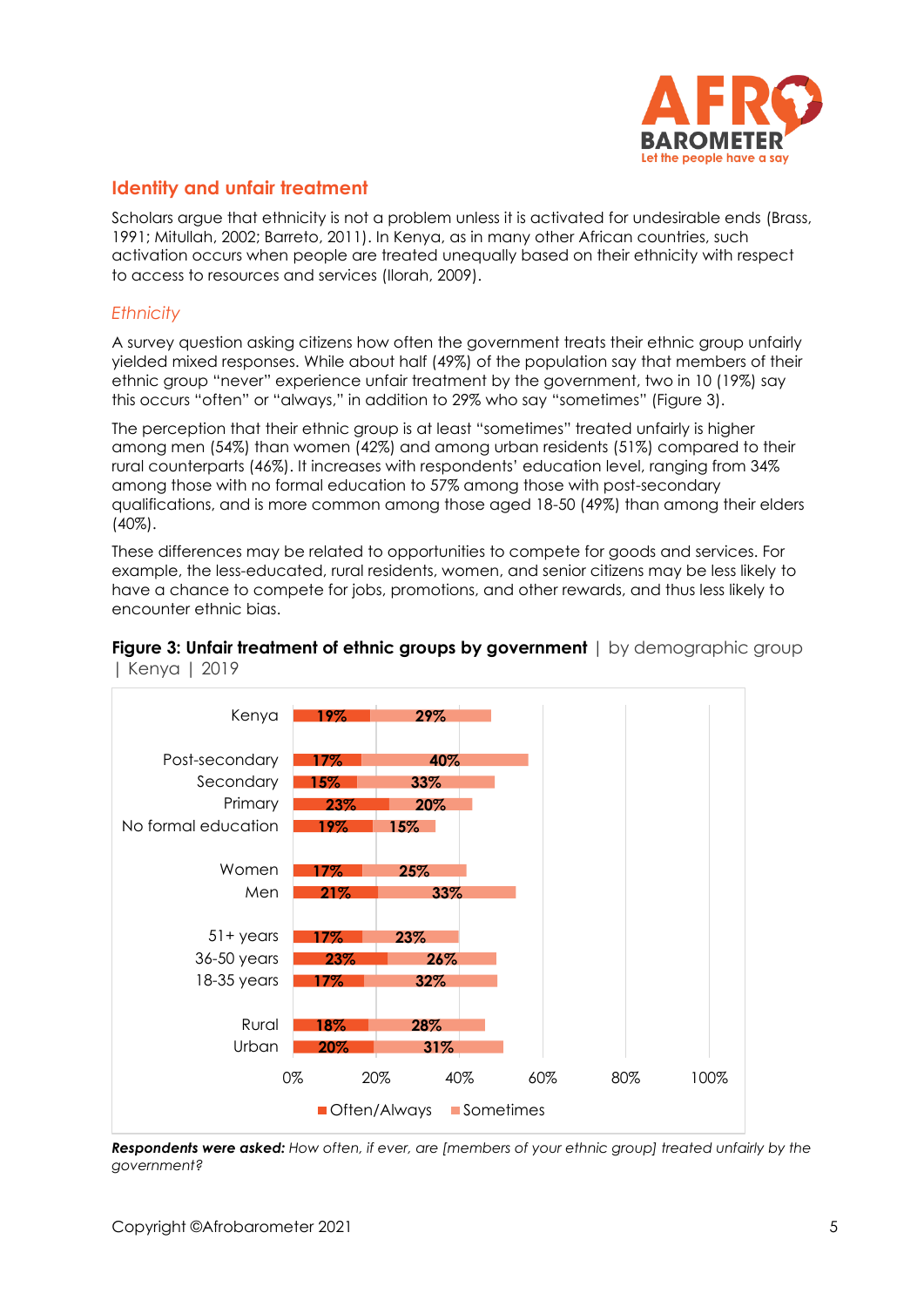

A similar proportion of Kenyans say they experienced unfair treatment by other Kenyans on the basis of their ethnicity. Almost one-fifth of respondents say this happened "many times" (5%) or "several times" (13%) during the year preceding the survey, in addition to 12% who say they encountered it "once or twice" (Figure 4).

Ethnic groups in Kenya are largely tolerant of one another in everyday social life but often depart from this norm when issues of resource allocation and services are brought into the equation. The country's 2010 Constitution attempted to overcome historical disparities that marginalized some areas and communities, in part by embracing devolved participatory governance for all 47 counties. Kenya's counties are largely occupied by specific ethnic groups, and each county is allocated a budget. In addition, the Constitution provides for an equalization fund aimed at providing basic services to marginalized areas for 20 years.

These efforts are beginning to bridge resource gaps that have been triggers for ethnic animosity, although contention over revenue division across counties persists. In 2020, for example, revenue sharing for the 47 counties stalled in the Senate due to its inability to reach consensus on a formula.



**Figure 4: Unfair treatment by other Kenyans** | Kenya | 2019

*Respondents were asked: In the past year, how often, if ever, have you personally been treated unfairly by other Kenyans based on: Your economic status, that is, how rich or poor you are? Your religion? Your ethnicity?*

# *Religion and economic status*

Fewer citizens report experiencing unfair treatment based on their religion; 20% say this happened at least once during the previous year (Figure 4). While some religious institutions provide certain goods and services, such as health care and schooling, these often target the poor, and instances of discrimination based on religious faith are probably isolated and not widely known.

One aspect of religion that requires further research is the inability of politicians to activate religion as an identity for political mobilization. Politicians in Kenya work hard to get close to religious leaders in search of political support and votes, especially during elections, but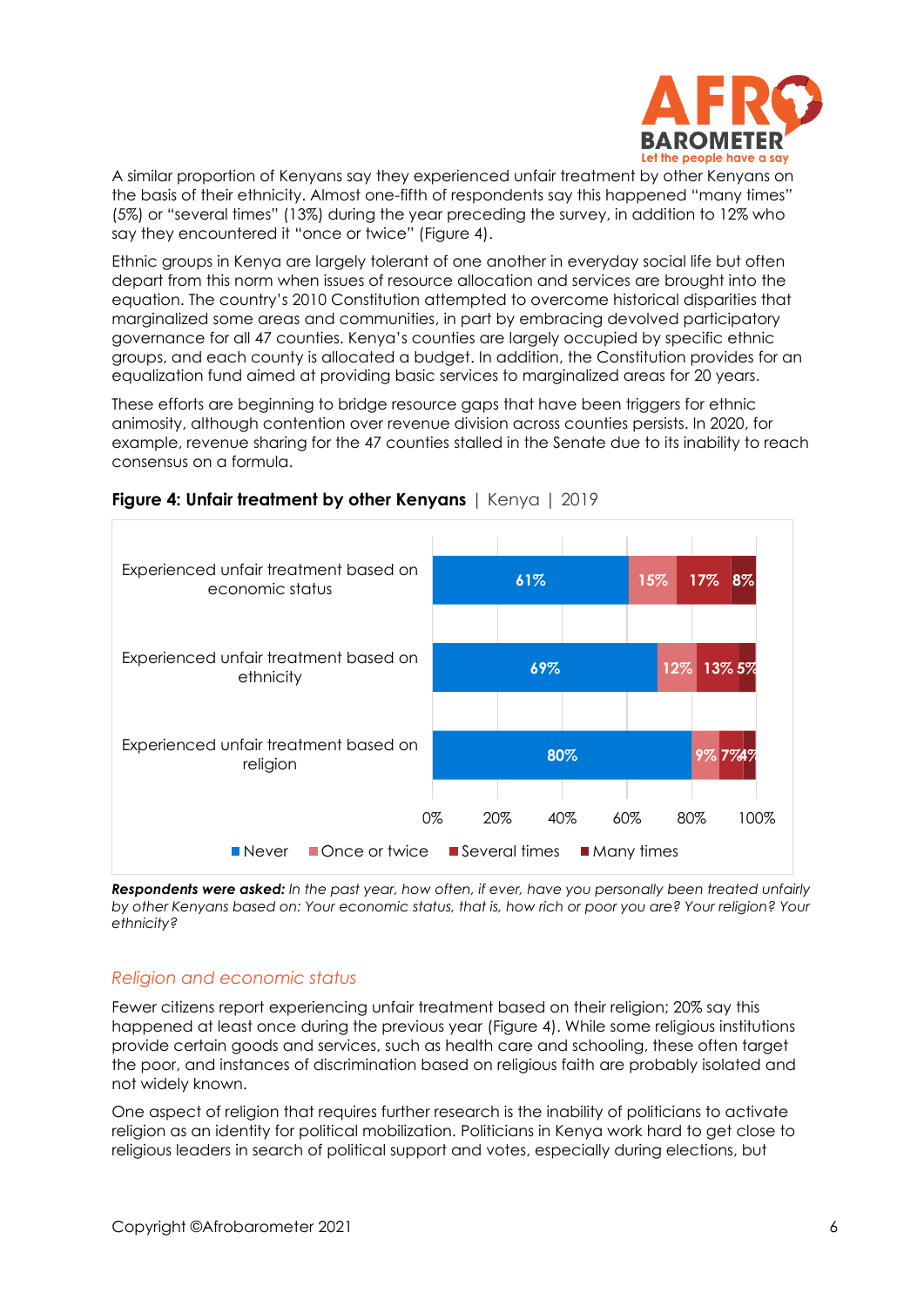

these efforts have tended to remain at the religious leadership level without affecting how the religious leaders treat their followers and how their followers interact with one another.

However, unfair treatment based on economic status was somewhat more frequent: Onefourth (25%) of respondents say they suffered this "several times" or "many times," while 15% say it happened "sometimes." This may be tied to a perception that the affluent are able to leverage their networks, information, and resources to gain further advantages, whether in terms of better goods and services or preferential treatment by corrupt officials. Reports of unfair treatment based on economic status are somewhat more common in urban areas (where 29% say "several times" or "many times") than in rural areas (22%), and they increase with respondents' education level, ranging from 17% of those with no formal schooling to 29% of those with post-secondary education.

#### **Tolerance and trust**

The identity prism of "us vs. them" – whether with respect to economic status, ethnic group, or religion – places Kenyans in difficult situations. Over the years, Kenya has experienced conflicts triggered by activated emotions related to ethnicity and socio-economic status, whether in historically disadvantaged communities or regions, during competition for limited resources such as water and pasture, or as part of political competition among leaders looking for support and votes. For example, post-election violence in 2007 was triggered by historical grievances related to land, privileges, and inequalities among ethnic groups (Government of Kenya, 2008; Center for Strategic & International Studies, 2009). Besides this major crisis, perennial ethnic tensions exist over allocation of resources, including over grazing areas and watering points for pastoralists.

Despite these tensions, Kenyans overwhelmingly (82%) say that communities made up of different ethnic groups, races, and religions are stronger than more homogeneous communities (Figure 5).

And almost two-thirds (64%) say there is more that unites Kenyans than divides them (Figure 6).



#### **Figure 5: Diverse vs. homogeneous communities: Which are stronger? |** Kenya | 2019

*Respondents were asked: Which of the following statements is closest to your view?*

*Statement 1: Communities are stronger when they are made up of people from different ethnic groups, races, or religions.* 

*Statement 2: Communities are stronger when they are made up of people who are similar to each other, that is, people from the same ethnic group, race, or religion. (% who "agree" or "agree very strongly" with each statement)*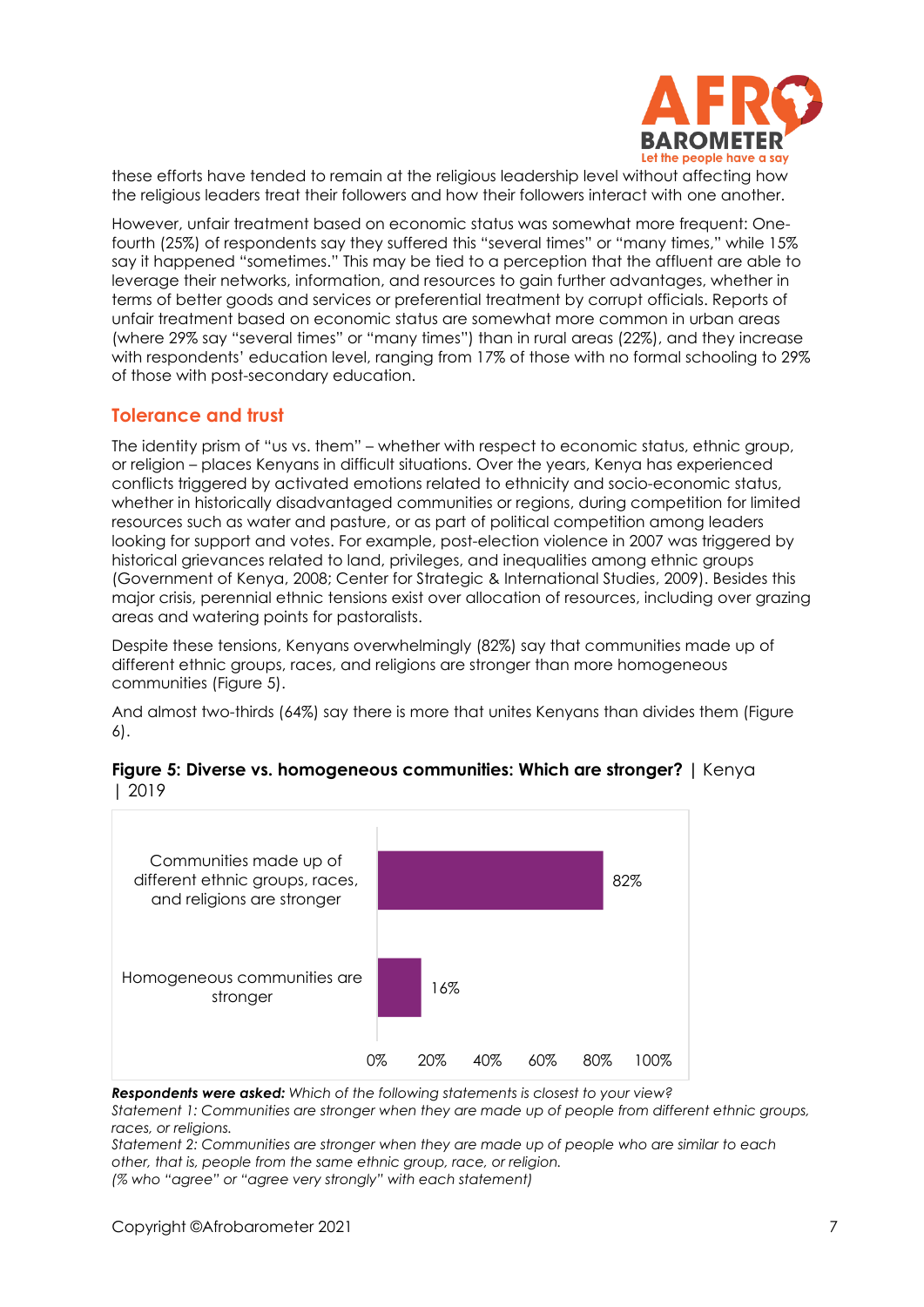



**Figure 6: More that unites or divides Kenyans?** | Kenya | 2019

*Respondents were asked: Overall, would you say that there is more that unites all Kenyans as one people, or more that divides them?*

In line with these sentiments, most Kenyans express tolerant attitudes toward people from different ethnic groups (91%) and religious backgrounds (89%), saying they "would strongly like it," "would somewhat like it," or "would not care" if they had such people as neighbours. Strong majorities also express tolerance toward people who support different political parties (79%) and immigrants and foreign workers (70%) (Figure 7).

One notable exception is widespread intolerance for people of a different sexual orientation; only one in 10 Kenyans (10%) say they would not mind living next door to a homosexual person.

The country's high score on ethnic tolerance supports the narrative that Kenyans have no problems with other ethnic groups unless latent xenophobia is activated by competition for resources or political power.

![](_page_7_Figure_7.jpeg)

# **Figure 7: Social tolerance** | Kenya | 2019

*Respondents were asked: For each of the following types of people, please tell me whether you would like having people from this group as neighbors, dislike it, or not care.*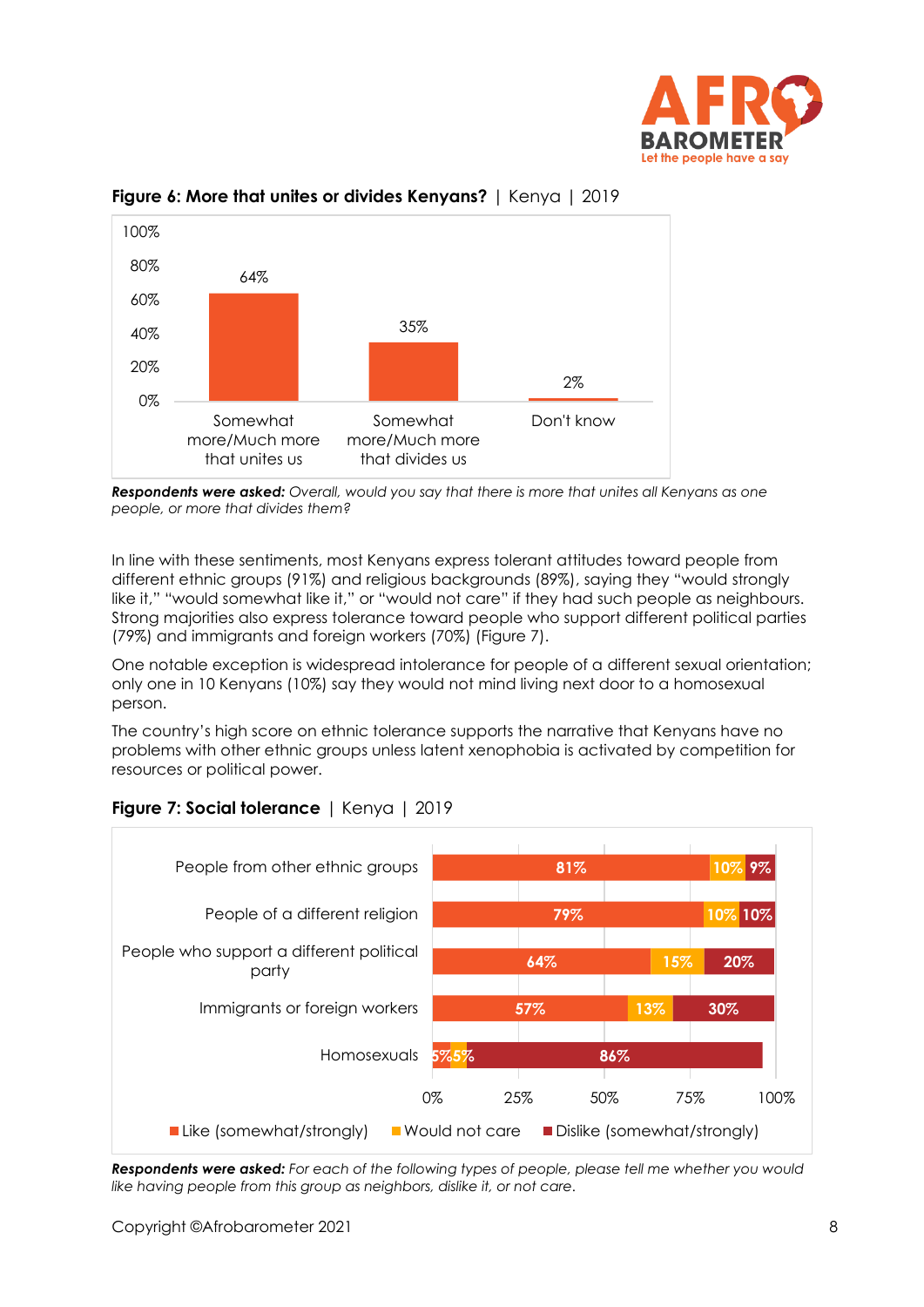![](_page_8_Picture_0.jpeg)

Tolerance and trust are related attributes that are crucial for harmonious living. They enhance a sense of community and of working together for livelihoods and sustainable development. Both are built over time as communities relate and share resources. Unfortunately, Kenyans do not trust one another very much: An overwhelming 96% say that one "must be very careful" in dealing with others, while only 4% believe that "most people can be trusted" (Figure 8).

![](_page_8_Figure_2.jpeg)

**Figure 8: Can other people be trusted?** | Kenya | 2019

*Respondents were asked: Generally speaking, would you say that most people can be trusted or that you must be very careful in dealing with people?*

The Afrobarometer survey did not probe reasons for this lack of trust, but a lack of transparency, a lack of accountability, and skewed resource allocation during Kenya's many years of one-party rule may well have contributed to a legacy of mistrust, for the state as well as for fellow citizens.

# **Implications of identity, tolerance, and trust**

Identity is an intersectional variable that takes form depending on the positions and situations of individuals and groups. While ethnic, religious, socio-economic, and political identities tend to be overarching, citizens and groups have many other identities that they manage in their daily lives and in their engagement with the state.

Ethnicity is perhaps the most frequently highlighted identity when it comes to tolerance and trust, and yet the most complex to understand. Colonial administrators clustered 42 ethnic groups into specific administrative units, which cemented group identification and the natural tendency to consider those outside the jurisdiction outsiders. This identification became both cognitive and geographical.

At the same time, some communities whose land had been appropriated by the colonial government were pushed into new geographical locations not dominated by their ethnic groups. These communities, along with individuals who purchased land in areas not dominated by their ethnic groups, are viewed as outsiders whenever ethnic emotions are activated, even if they have lived with the "insiders" for decades. They suffer both cognitive and geographical dispossession in an atmosphere of intolerance and mistrust, with dire consequences of conflict and death.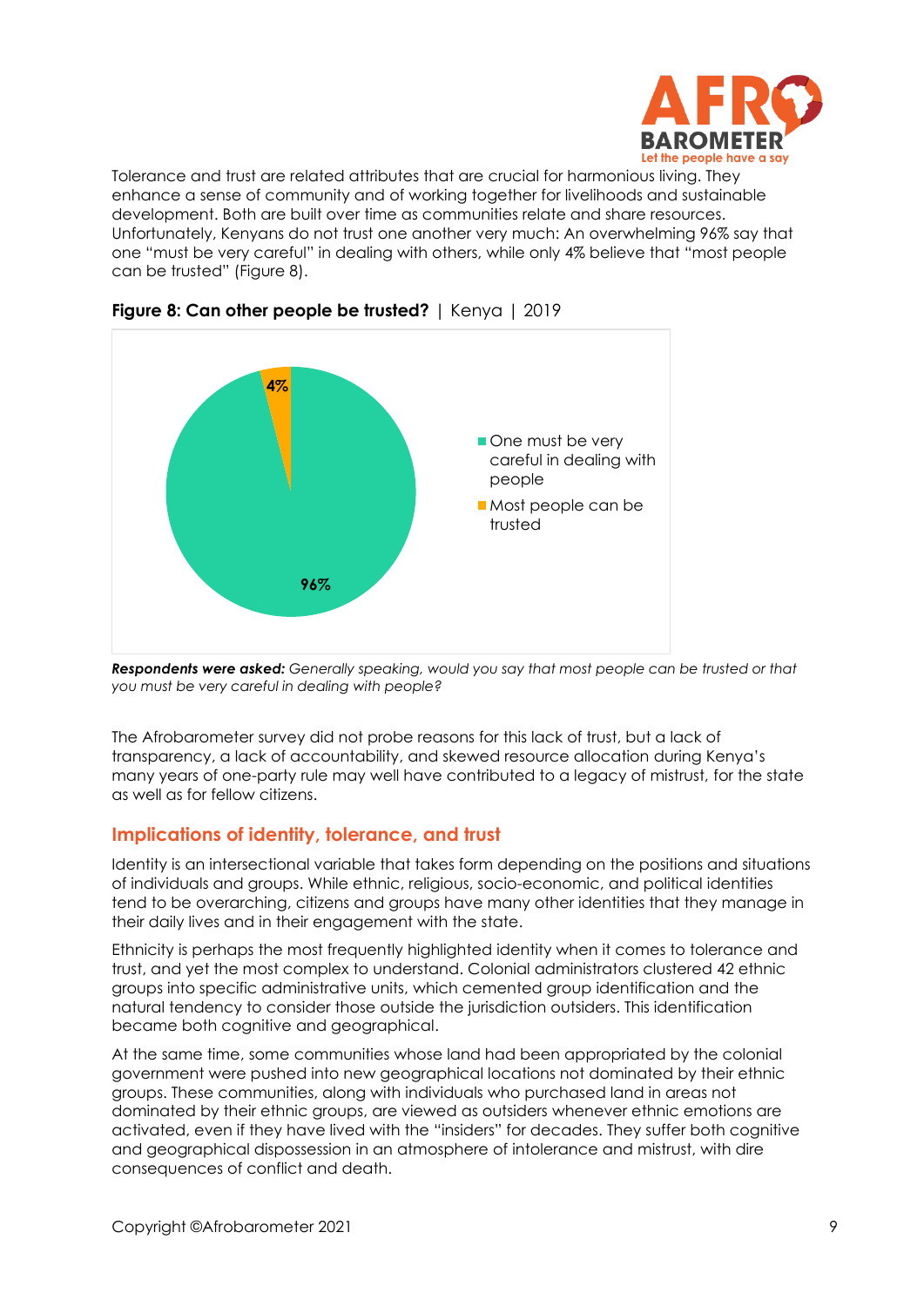![](_page_9_Picture_0.jpeg)

Survey data show that most Kenyans express ethnic tolerance. However, the lack of trust among citizens is worrying and can be a threat to harmonious living. United Nations Sustainable Development Goal 16 calls for promoting peaceful and inclusive societies by building effective, accountable, and inclusive institutions at all levels. This cannot be achieved when other members of a community are viewed as "outsiders," a perception that often results in marginalization, insecurity, and deprivation of rights and opportunities.

A related problem, less often highlighted, is disparity in the socio-economic status of individuals and groups. A capitalist society may associate poverty with lack of effort, but it is far more strongly associated with marginalization, including ethnic marginalization. Individuals who belong to marginalized ethnic groups tend to be economically deprived. They have neither the resources needed to access private services nor the ethnic leverage advantage to access public resources and services. These resource gaps activate identity emotions that trigger intolerance and lack of trust and undermine social cohesion.

Identity emotions may also be raised if immigrants or foreign workers, though generally tolerated, are seen as competing with Kenyans for jobs or other resources. Some Chinese immigrants, for example, have been attacked for investing in small-scale enterprises, which are widely viewed as the domain of Kenyan citizens (BBC, 2019; Iraki, 2012), or for allegedly mistreating Kenyan workers (China Africa Project, 2020).

Religious tolerance has been the norm in Kenya, notwithstanding local or state-level disputes, e.g. over abortion rights in the 2010 Constitution, the Kadhi court system enforcing certain inheritance, family, and succession rights among Muslims (Ndzovu, 2013), the national observance of Islamic holidays, and government apprehension of some indigenous religious groups that discourage their members from using modern medical services. The "insideroutsider" logic is not dominant in religious affiliation. Tolerance does not constitute a threat to one's own rights, safety, access to resources, and religious beliefs. This is very different from the case of ethnicity and socio-economic status, which can easily translate to disadvantages in access to resources.

It also differs from political party affiliation, a fickle identity that mostly pops up during elections but is also to a large extent tied to ethnic identity. Intolerance during elections may be fanned by agents of political parties, especially in regions that are strongholds of particular parties, and individuals affiliated with a non-dominant party may be exposed to hostility, eviction, even the burning of their homesteads.

Perhaps nowhere does intolerance mark Kenya as it does with regard to sexual identity. While Article 27(4) of the Constitution (Government of Kenya, 2010) guarantees equality and freedom from all forms of discrimination, including on the basis of sexual orientation, many political and religious leaders as well as ordinary citizens continue to hold negative attitudes toward lesbian, gay, bisexual, and transgender people. Often these attitudes are said to be based on moral beliefs, which are deeply rooted and take long to change. Progress is beginning to occur in some African countries, as more individuals and groups declare their identities and demand recognition in law and practice. Kenya has made a start in declaring sexual discrimination unconstitutional, though it has far to go with respect to operationalizing the principle.

## **Conclusion**

The Afrobarometer Round 8 survey reveals that Kenya can still do more to bridge tolerance and trust gaps that can undermine peace, security, and sustainable development. To do so, it is important to understand how issues of identity manifest in real-life situations. While identity is a self-categorization in particular groups or roles, social identity is based on contexts within which the identity may be activated – for positive or negative purposes.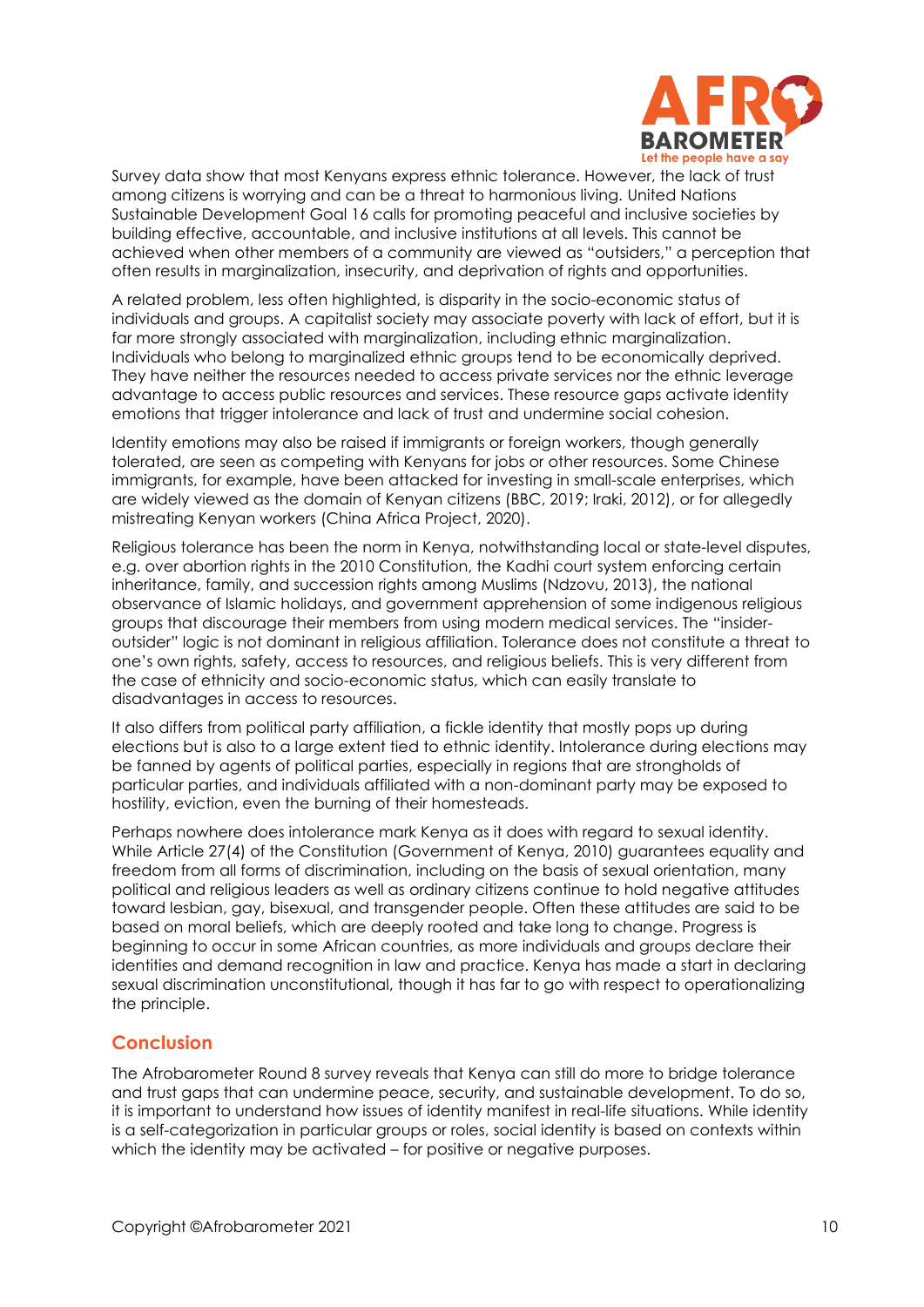![](_page_10_Picture_0.jpeg)

In Kenya, ethnic and economic identities are often activated as individuals and groups compete for resources and services. The Constitution recognizes this by providing for two levels of government, national and county, with an aim of ensuring a fair distribution of resources. However, the fruits of this new dispensation are still to be fully operationalized for harmonious living among communities.

While essentially positive attributes, identities require monitoring and management to ensure fairness and harmony. Different religious affiliations and political loyalties enrich society if tolerant attitudes are the norm. The same is true of foreign workers if protocols and practices are fair to both immigrants and citizens. Tolerance toward different sexual identities is an area where Kenya needs to do a lot of citizen education in order to operationalize what the Constitution already guarantees. Strengthening tolerance toward Kenya's multitude of identities may help build the trust in which its citizens are so sorely lacking.

> Do your own analysis of Afrobarometer data – on any question, for any country and survey round. It's easy and free at www.afrobarometer.org/online-data-analysis.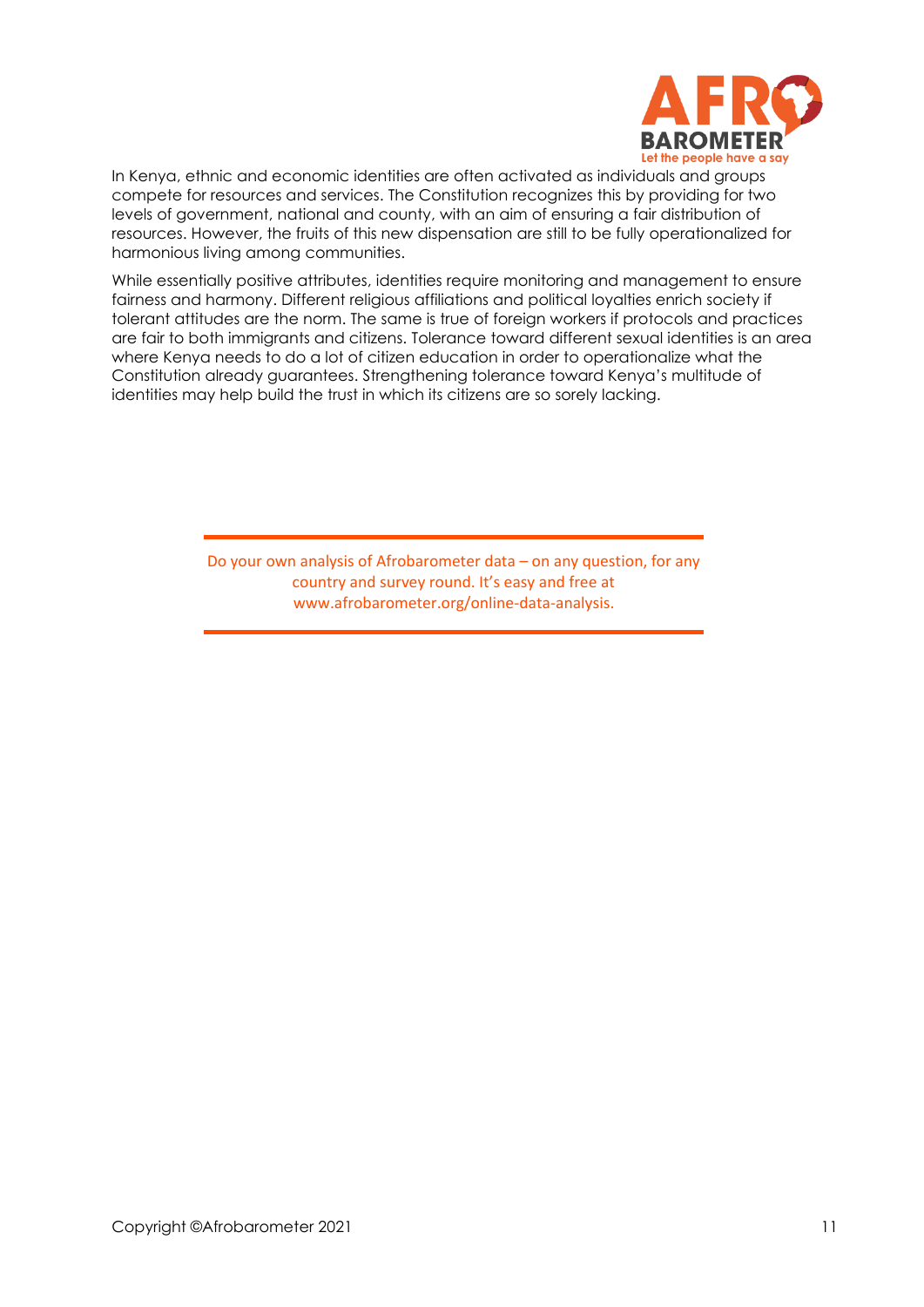![](_page_11_Picture_0.jpeg)

## **References**

- Barreto, E. D. (2011). [Negotiating difference: Theology and ethnicity in the acts of the apostles.](https://wordandworld.luthersem.edu/content/pdfs/31-2_Slavery_and_Race/31-2_Barreto.pdf) *Word and World, 31*(2), 129-137.
- BBC. (2019). [Letter from Africa: Kenya's](http://bbc.com/news/world-africa-48743876) love-hate relationship with Chinese traders. 25 June.
- Berman, B. (1998). [Ethnicity, patronage and the African state: The politics of uncivil nationalism.](https://www.jstor.org/stable/723213?seq=1) *African Affairs, 97*(388), 305-341.
- Brass, P. K. (1991). *Ethnicity and nationalism: Theory and comparison*. New Delhi: Sage.
- China Africa Project. (2020). [Chinese national caught on video beating local Kenya employee will](https://chinaafricaproject.com/2020/02/10/Chinese-national-caught-on-video-beating-local-kenyan-employee-will-soon-be-deported)  soon be [deported.](https://chinaafricaproject.com/2020/02/10/Chinese-national-caught-on-video-beating-local-kenyan-employee-will-soon-be-deported) 10 February.
- Center for Strategic & International Studies. (2009)[. Background on post-election crisis in Kenya.](http://csis.org/blogs/smart-global-health-background-post-election-crisis-kenya) 6 August.
- Government of Kenya. (2008)[. Kenya: Commission of inquiry into the post-election violence \(CIPEV\)](https://reliefweb.int/report/kenya/kenya-commission-inquiry-post-election-violence-cipev-final-report) [final report.](https://reliefweb.int/report/kenya/kenya-commission-inquiry-post-election-violence-cipev-final-report)
- Government of Kenya. (2010). [Constitution](http://www.kenyalaw.org:8181/exist/kenyalex/actview.xql?actid=Const2010) of Kenya.
- Ilorah, R. (2009). Ethnic bias, favouritism and development in Africa. *Development Southern Africa, 26*(5), 695-707.
- Iraki, X. N. (2012). [Is our worry over Chinese traders in Kenya justified?](file:///C:/Users/BrianHoward/Documents/Afrobarometer/Edit/Kenya/R8/Dispatch%20on%20identity%20and%20tolerance-aug20/Iraki,%20X.%20N.%20(2012).%20Is%20our%20worry%20over%20Chinese%20traders%20in%20Kenya%20justified%3f) Standard. 28 August.
- Lynch, G. (2007). Negotiating ethnicity: Identity politics in contemporary Kenya. *Review of African Political Economy, 33*(107), 49-65.
- Ndzovu, H. (2013)[. Is the inclusion of the Kadhi Courts into the Kenya Constitution against the](http://dx.doi.org/10.2139/ssrn.2327775)  [principle of a secular state?](http://dx.doi.org/10.2139/ssrn.2327775) Free University of Berlin
- Spear, T., & Waller, R. (Eds.). (1993). *Being maasai: Ethnicity and identity in East Africa*. London: James Currey.